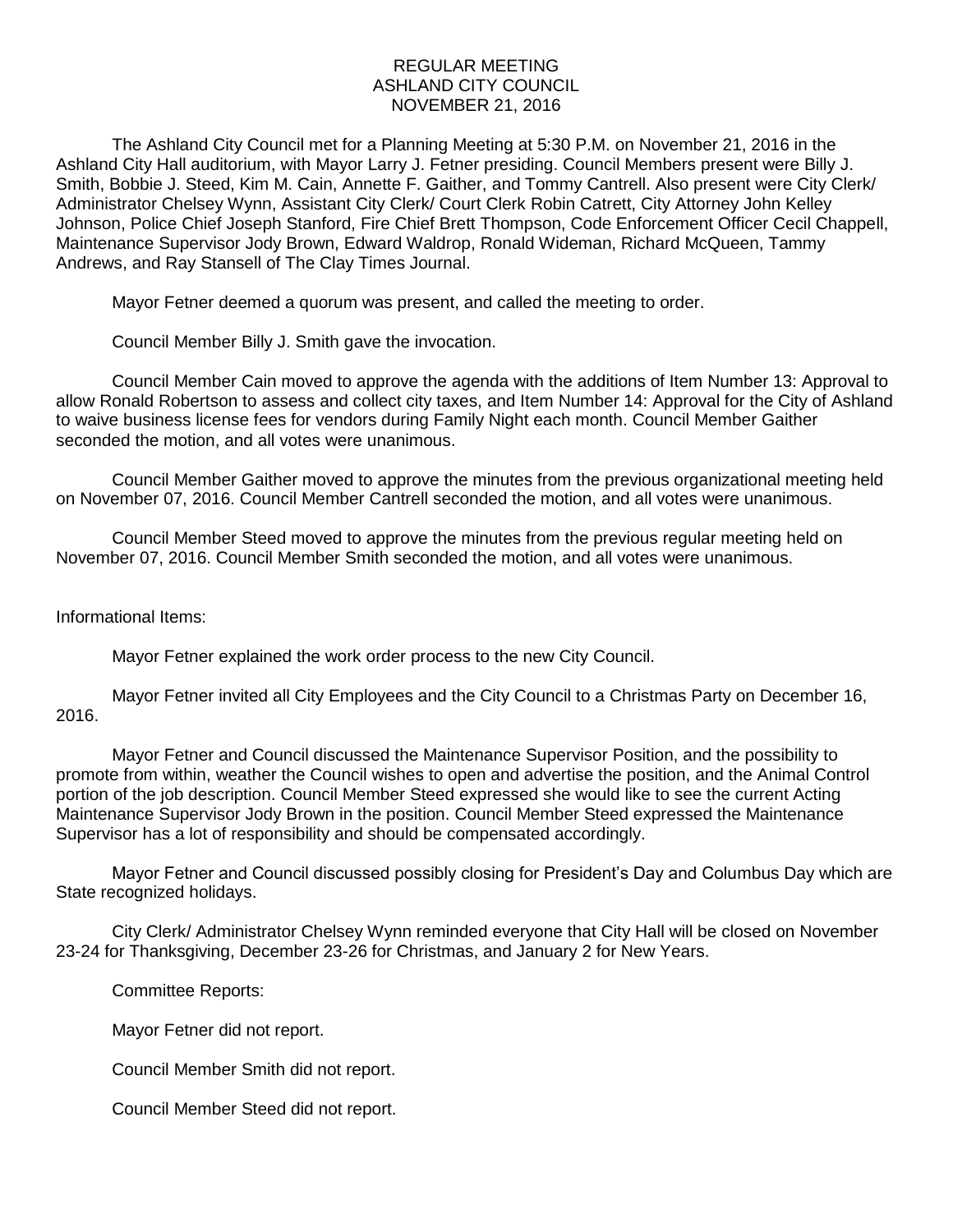Council Member Cain reported the Ashland City Library is working to provide a free lunch program next summer, and a meeting will be held on December 8, 2016 if anyone wishes to attend. Council Member Cain also reported the Ashland City Library will have Santa's Workshop on December 03, 2016, and will be hosting the Cheaha Regional Library lunch on December 14, 2016, and all Council Members are invited to attend. Council Member Cain thanked the Maintenance Department for putting up the Christmas tree on the square. Council Member Cain reported she attended grant training concerning and RV location. Council Member Cain advised Central High School of Clay County could possibly cut the City Seal to be hung on the council podium.

Council Member Gaither thanked the Maintenance Department for installing a safety rail on the council podium.

Council Member Cantrell did not report.

City Clerk/ Administrator Chelsey Wynn reported all Council Member have to complete ethics training within 90 days of November 07, 2016, and agenda items. City Clerk/ Administrator Chelsey Wynn also advised the Council that herself and Assistant City Clerk Robin Catrett will be attending clerks training in Florence, Alabama on November 30, December 1-2, 2016, a dispatcher will open city hall and answer phones.

Police Chief Stanford discussed agenda items.

Fire Chief Thompson reported the Ashland Fire Department sold 56 Boston butts last week end, and the route for the Christmas parade.

Maintenance Supervisor Jody Brown thanked the council for recognition for recent work completed by the Department. Supervisor Brown thanked the Maintenance Crew for their hard work and the Ashland Police Department for the use of a patrol vehicle. Maintenance Supervisor Jody Brown also discussed agenda items.

Regular Business:

Council Member Steed made a motion to approve the current bills in the amount of \$14,284.01. Council Member Cain seconded the motion, and all votes were unanimous.

Council Member Gaither made a motion approving the City of Ashland to pay Ashland Housing Authority \$1,053.14 for labor and material for the Water Department renovations. Council Member Cain seconded the motion, and all votes were unanimous.

Council Member Cantrell made a motion approving a one (1) time pay raise for City Employees. Council Member Gaither seconded the motion, and all votes were unanimous.

Council Member Cantrell made a motion approving Police Chief Stanford to attend 2017 Winter Conference on January 23-26, 2017 with registration costs of \$200.00, and reimburse travel expenses. Council Member Smith seconded the motion, and all votes were unanimous.

Council Member Cain made a motion to reappoint Johnie Sentell to the Industrial Development Authority. Council Member smith seconded the motion, and all votes were unanimous.

 Council Member Gaither made motion approving the City of Ashland to pay Southern Software \$4,151.00 for support renewal fees for Ashland Police Department. Council Member Steed seconded the motion, and all votes were unanimous.

Council Member Cantrell made a motion approving the purchase of solar LED lights for flagpoles at New City Hall, Old City Hall, and Ashland Fire Department at a cost of \$125.00 each and to purchase a new flag for Ashland Fire Department at a cost of \$36.00. Estimated total costs \$411.00 plus shipping. Council Member Smith seconded the motion, and all votes were unanimous.